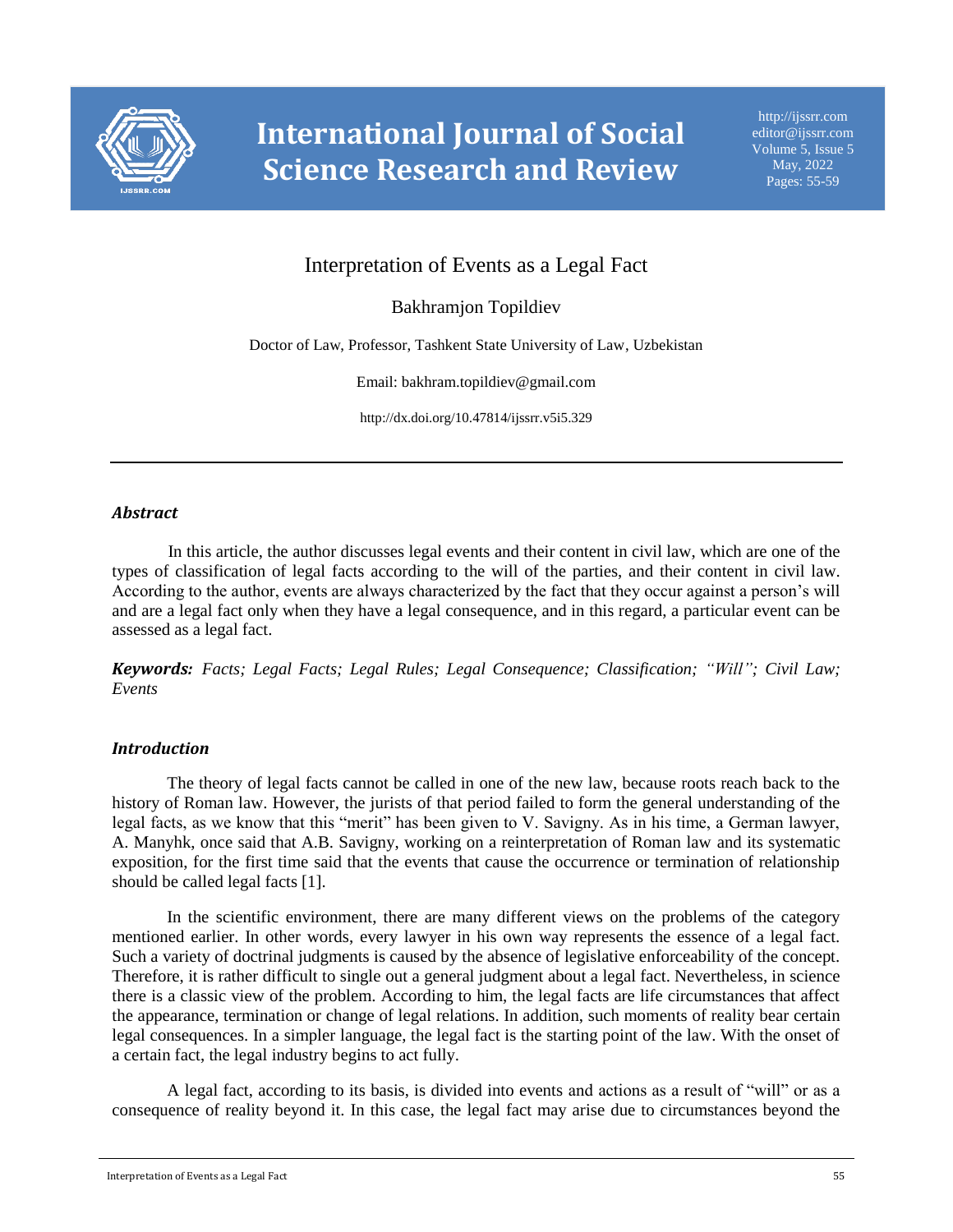

control of the will of individuals, or may arise directly from the will of individuals. If a legal fact arises as a result of circumstances beyond the control of individuals, such cases are called legal events. These include natural disaster, technogenic catastrophes and so on. Therefore, according to E. V. Vaskova, legal facts are the circumstances that lead to changes in the law, that is, the occurrence of the interested person (for example, the contract) or independently of their will (for example, the expiration of the term) [2].

The principle of "will" is the main rule in the classification of legal facts in traditional civil system, because it is on the basis of this principle that legal facts are divided into legal events and actions.

Various events that do not depend on human will, including everyday realities - the birth and death of a person, changes in the riverbed, snowstorms and floods - are all phenomena. Unlike all legal actions involving human will, domestic events represent real-life realities and occur outside the will of man, which serves to define their essence as "legal facts" [3].

As with any life situation, events can also be considered a legal fact (legal events) if they result in a legal consequence. This occurs when the rule of law for an abstract model of an event determines that it has a legal effect.

In this case, as a rule, the legal fact itself does not create a legal consequence, but in order for a legal consequence to occur, legal events must collide with another life situation - legal actions. In other words, usually the legal consequences arise from the legal content that covers the legal events and legal actions. For example, a flood swept away a warehouse where wood cutting equipment was stored. These goods were dumped by the water on a plot of land in the lower reaches of the river, and as a result the owner of that plot of land acquired these items after a specified period of time as ownerless property and became their owner. Apparently, in this case, the flood, which destroyed the warehouse and turned the items in it into someone else's property, is a legal phenomenon in this case and contributes to the emergence of property rights.

However, this does not mean that legal actions are not independent facts (legal facts consisting of legal components). Legal events can independently create legal consequences, as exemplified by the inability to perform an obligation under the influence of force majeure (Article 349, Part 1 of the Civil Code). That is, if a situation in which neither of the parties is responsible - the impossibility of performance of the obligation due to legal events, it, that is, the legal relationship is terminated.

It should be noted that the category of invincible force has a special place in civil law and requires constant analysis and study. A number of views have been put forward in the legal literature on cases of force majeure or force majeure. In particular, in the opinion of I.B. Zakirov, in theory and practice, the circumstances that lead to the release of the debtor from liability for non-performance or improper performance of the obligation are called "force majeure". In French law, the term encompasses the concepts of "invincible force" and "coincidence".

At present, there is no single opinion in the legal literature on the objective and subjective nature of events involving force majeure. Authors who recognize the objective nature of irreversible power and do not recognize its subjective nature include natural disasters - earthquakes, hurricanes, fires, etc., social events - wars, revolutions, uprisings, as well as government documents, such as export or import bans, excluding the performance of the obligation in general, which is an external force on the debtor, and does not depend on the will of the debtor or any other person in his place [4].

N.H. Egamberdieva believes that overcoming irreversible force is not necessarily impossible, it can be relative, for example, the elimination of this force can cause the debtor a great deal of damage [5, 101].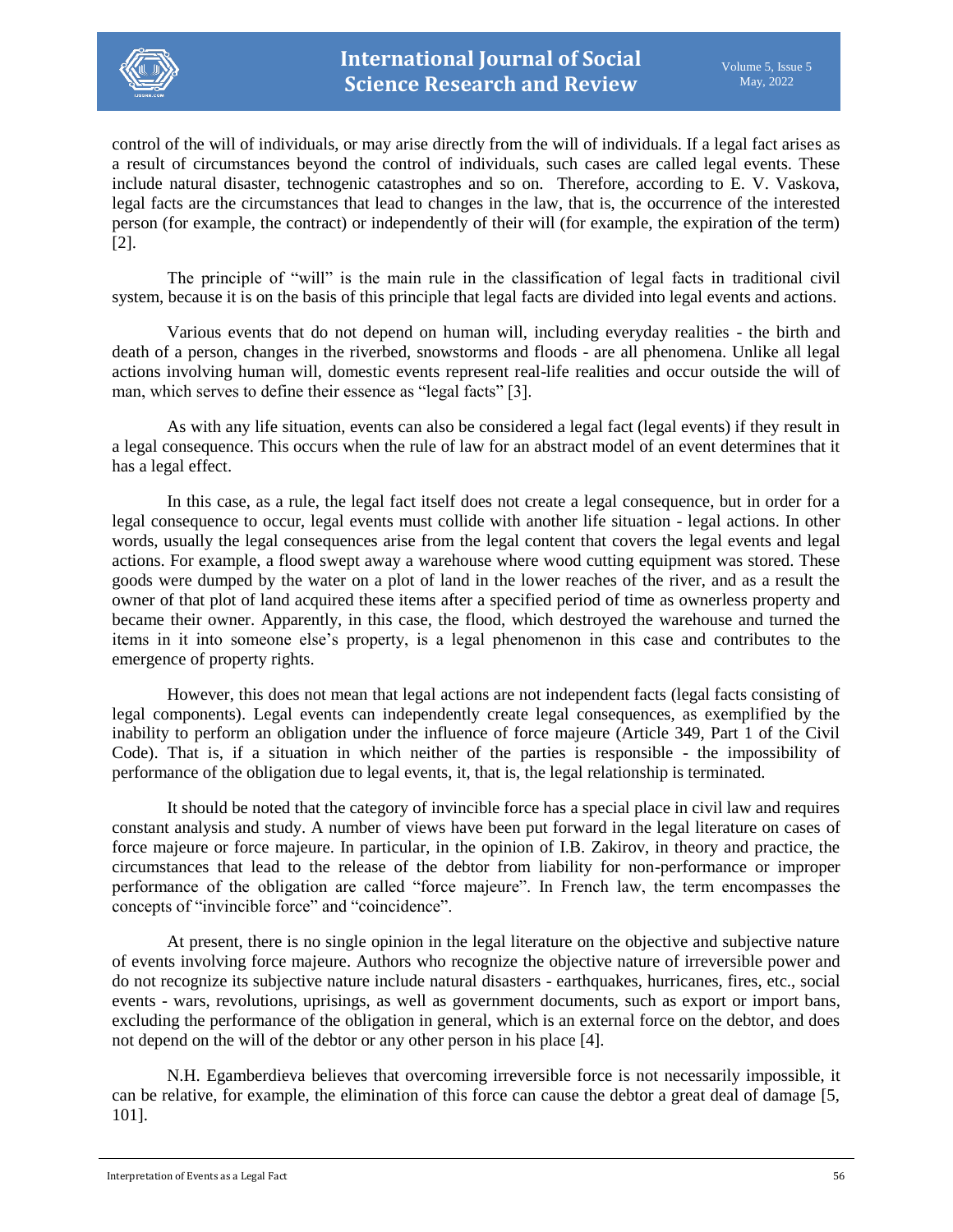

According to some experts, force majeure refers to natural phenomena, such as earthquakes, floods, fires, and so on. The impediment to the prosecution of such events as an invincible force is characterized by their real existence in the relevant situation. According to some scientists, an insurmountable force is not only a natural phenomenon, but also various riots, civil wars and strikes [6].

According to N.F. Imomov, in a word, an emergency is an insurmountable force that disrupts normal social relations in the relevant area, disrupts the normal functioning of transport, communications and government agencies, and therefore hinders the protection of the rights of the offender, are the realities that make up. For example, if a flood in a certain area disrupts normal social life, the movement of vehicles, the suspension of government agencies, the declaration of a state of emergency in the area limits the ability to exercise civil rights and duties, it is impossible to defend their violated rights in court [7].

According to Y.S. Kanyazov, an emergency means that the obligor does not know in advance that such conditions will occur, because they cannot be known in advance, they will happen unexpectedly. The inevitability of a situation is that the situation occurs (or does not occur) against the will of the parties to the obligation in the first place. In practice, the parties refer to force majeure as war, earthquake, flood, casualties, fires, catastrophes, dangerous natural disasters, government decisions, etc. It should be noted that a situation that is both urgent and insurmountable is recognized as force majeure [8].

It is understood from Part 3 of Article 333 of the Civil Code that force majeure refers to force majeure, that is, emergencies and circumstances that cannot be prevented under certain circumstances. It should be noted that this is the case in a number of foreign laws. In particular, Article 401, Part 3 of the Civil Code of the Russian Federation also defines the concept of emergencies and unavoidable situations as force majeure.

- a) declared and undeclared wars, including civil wars, riots, revolutions, piracy, sabotage;
- b) disturbances and other natural disasters as a result of storms, hurricanes, earthquakes, floods, lightning strikes;
- c) failure (damage) of machines and equipment, factories and other types of devices and equipment in the aftermath of explosions, fires;
- g) boycotts, strikes, various types of lockouts, slow work (as a protest against the employer), occupation of factories and buildings and suspension of work at the enterprise of the party claiming exemption from liability;
- d) legal or illegal actions of the authorities (if the party claiming to be released from liability has not assumed the risk of consequences of such actions under the contract). This rule is especially important for foreign economic transactions. Obstacles to obtaining and registering various permits, licenses, entry and exit visas by the relevant agencies and officials of the state under such agreements, will not be considered as force majeure [9; 10].

In British and U.S. law, force majeure used as "frustration", and often this futility means force majeure emergencies.

Article 1148 of the French Civil Code stipulates that "if the debtor fails to pay what he owes or is obliged to do, or commits a prohibited act, he shall be released from the obligation to compensate the damage caused".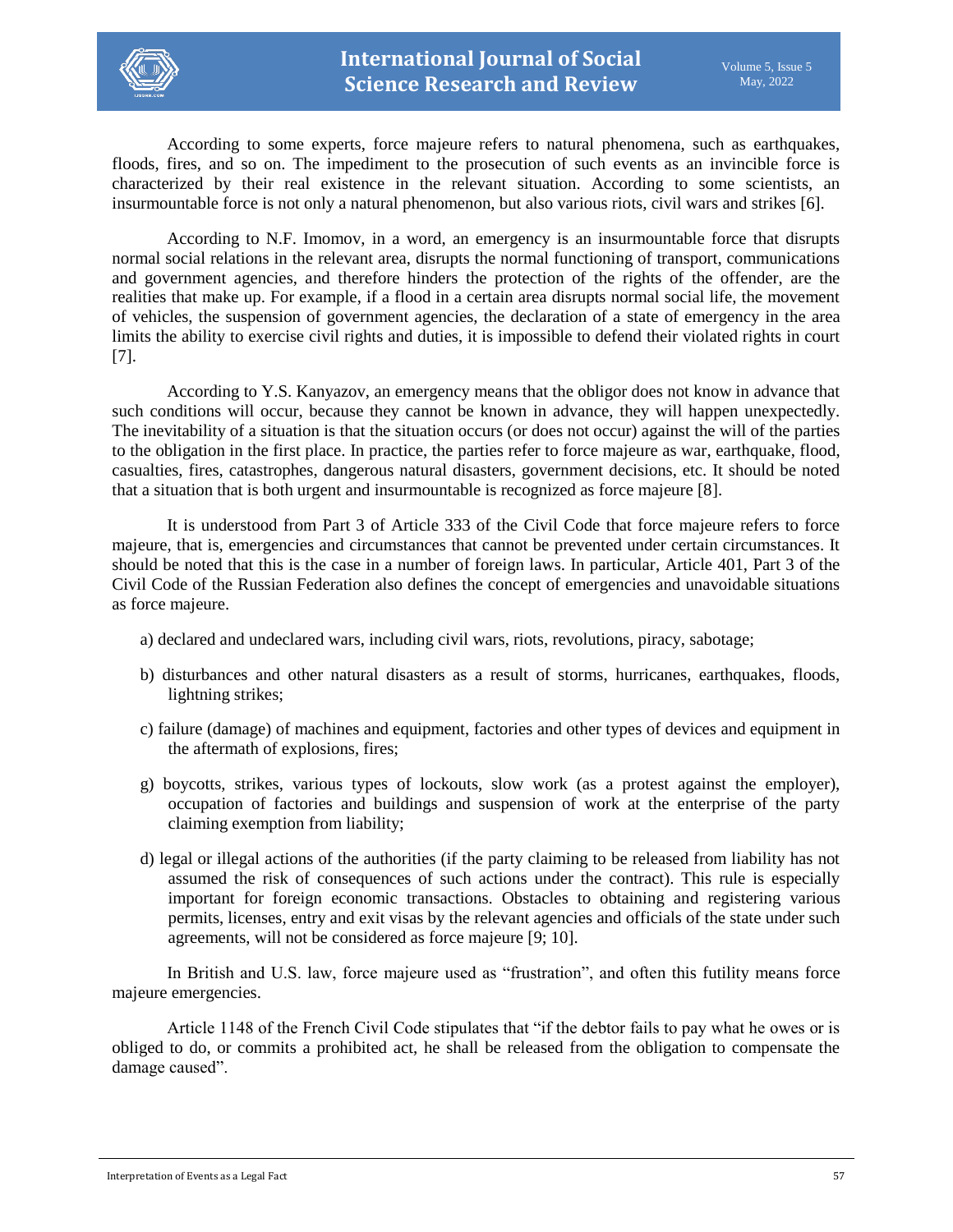

The category of invincible force is defined in the current Civil Code not only as an event, but also as a combination of action and event. That is, the category of invincible power today is not limited to the scope of legal phenomena.

Comparing the action of force majeure with the current situation (Article 333 of the Civil Code), experts say that their similarity is determined by the fact that these cases are outside the action of counterparties, and the differences do not allow the parties to fulfill their obligations in full or in part, as well as it is determined to be economically viable for one party [5, 110].

In general, a situation defined as a force majeure event is economically beneficial to the other party, although it excludes the possibility of performing the obligations, and characterized by the exclusion of liability. The significance of force majeure cases as a legal fact is determined by the fact that they lead to the creation, modification and termination of civil law relations. This is because with the occurrence of an insurmountable force event, the existing contractual relationship may change or be terminated.

Of course, legal phenomena usually understood as natural phenomena, but they are so diverse and diverse that this is a serious obstacle to their systematization and classification. There are several traditional classifications of events in the legal literature that need to be addressed in the context of this study.

First of all, legal events are divided into unique (e.g., solar eclipse) and periodic (e.g., rain, snowfall) events according to the criterion of recurrence. Based on the criterion of manifestation in time, it is divided into one-time (event) and continuous (events, processes) legal events. In addition, legal events divide into recurring and non-recurring types according to the nature of the outcome.

The most common classification of legal phenomena is the criterion of relevance to human activity, according to which legal facts are absolute (independent of human activity and occur outside it) and relative (occurring in connection with human activity, but not dependent on self-generated causes, i.e. events that have consequences beyond their control).

In conclusion, events always characterize by the fact that they occur against the will of the person and are considered a legal fact only when they have a legal consequence, and from this point of view, a particular event can be assessed as a legal fact.

# *References*

- **1.** Pleniuk, M. (2016). The concept and features of legal facts іn the doctrine of law of obligations. *Evropsky politicky a pravni diskurz*, (3, Iss. 2), p.126-131.
- **2.** Vaskova E.V. Textbook of civil law. –M.: Statute (Classics of Russian civil law).–M.: 2003.-138 p. (Васькова Е.В. Учебник гражданского права. –М.: Статут (Классика российской цивилистики).-М.: 2003.-138 с.)
- **3.** Sanfilippo Ch. Course of Roman private law: Textbook / Ed. D. V. Dozhdeva. M.: BEK, 2000, p. 65. (Санфилиппо Ч. Курс римского частного права: Учебник / Под ред. Д. В. Дождева. – М.: БЕК, 2000, с. 65.)
- **4.** Zokirov I.B. Civil law. Part I.-Tashkent: TSUL, 2009.-126 p. // Зокиров И.Б. Фуқаролик ҳуқуқи. I қисм.-Тошкент: ТДЮИ, 2009.-126 б.